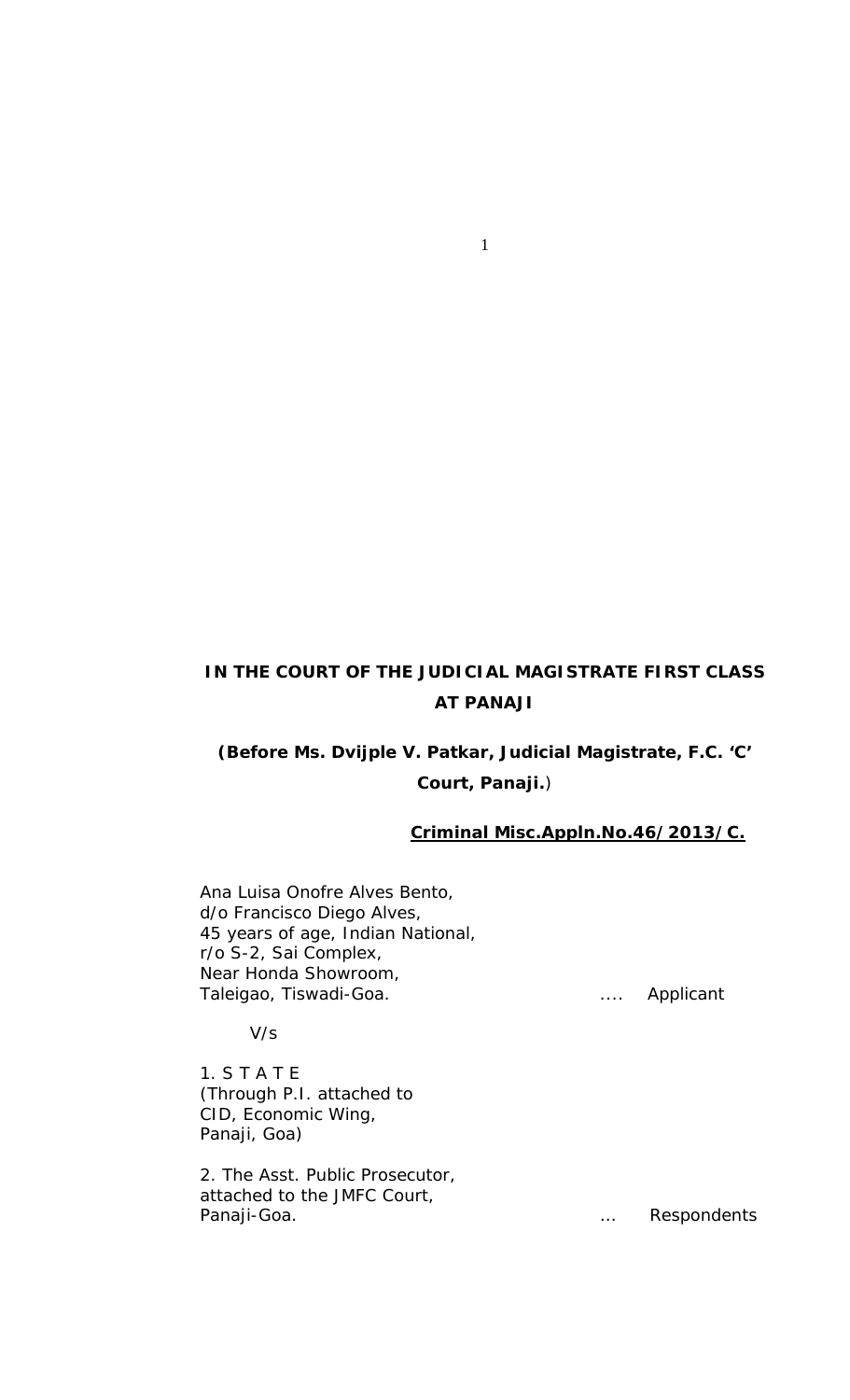Applicant represented by Learned Adv. Shri. N. Pawaskar at the time of arguments.

Respondents represented by Learned APP. Ms. J. Santamaria at the time of arguments.

#### *O R D E R*

## *(Delivered on this the 18th day of the month of February, of the year 2013)*

This Order shall dispose off the application to defreeze the bank accounts of the applicant and her company and to release the applicant's office premises from attachment.

2. The respondent no.1 through the investigating officer has objected to the application by reply at Exh.D-2 on the ground that the office was the place used by the applicant for commission of the offence and the articles of the company of the applicant/accused are lying in the office. The respondent no.1 has further stated that the investigating officer conducted search cum attachment panchanama and attached documents and articles required in the offence comprising of books, files, documents and hard disk of the computer. All the other articles comprising of computer system, furnitures, fixtures, air conditioners, invertors, etc were retained as it is in the office. The office was closed and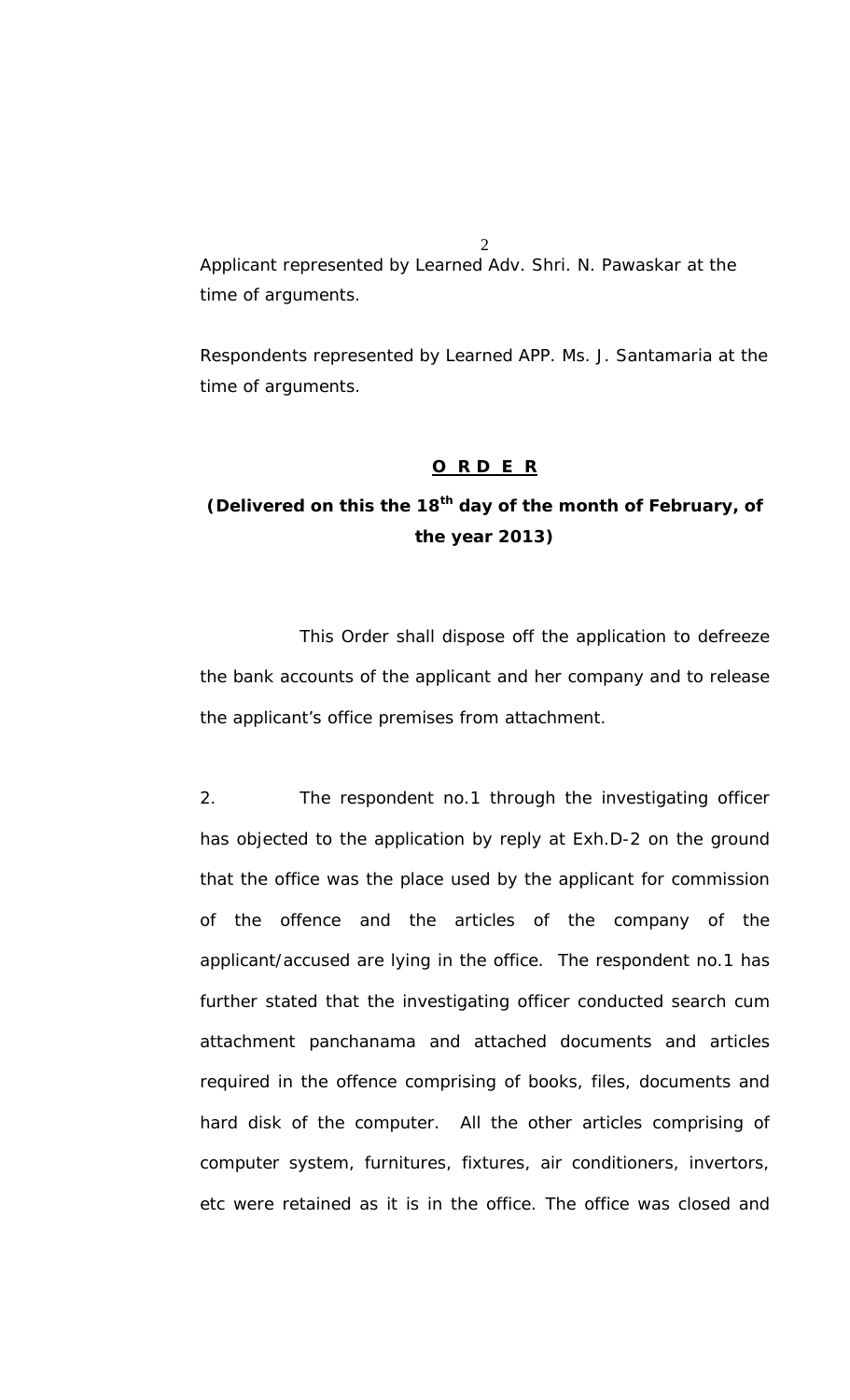the keys and possession of office was handed over to Mr. Jaime Pereira De Souza Bento who was the Incharge of the said office during the search and the husband of the applicant.

3. Learned Adv. Shri N. Pawaskar argued on behalf of the applicant. Learned APP Ms. J. Santamaria argued on behalf of the respondents.

4. I have perused the material on record and also the case papers of the investigating officer and have considered the arguments. I have also heard the investigating officer.

5. Learned Advocate for the applicant has submitted that the complainant is the actual culprit and the applicant has not committed any offence as she became the Managing Director of the Company only in the month of May 2012. He has submitted further that the accused company cannot function without the office premises and since the accounts are freezed. He has submitted that the salary of the applicant only is transferred from the Company's account to the applicant's personal account.

6. On the other hand, Learned APP and the investigating officer have submitted that if the accounts are defreezed, the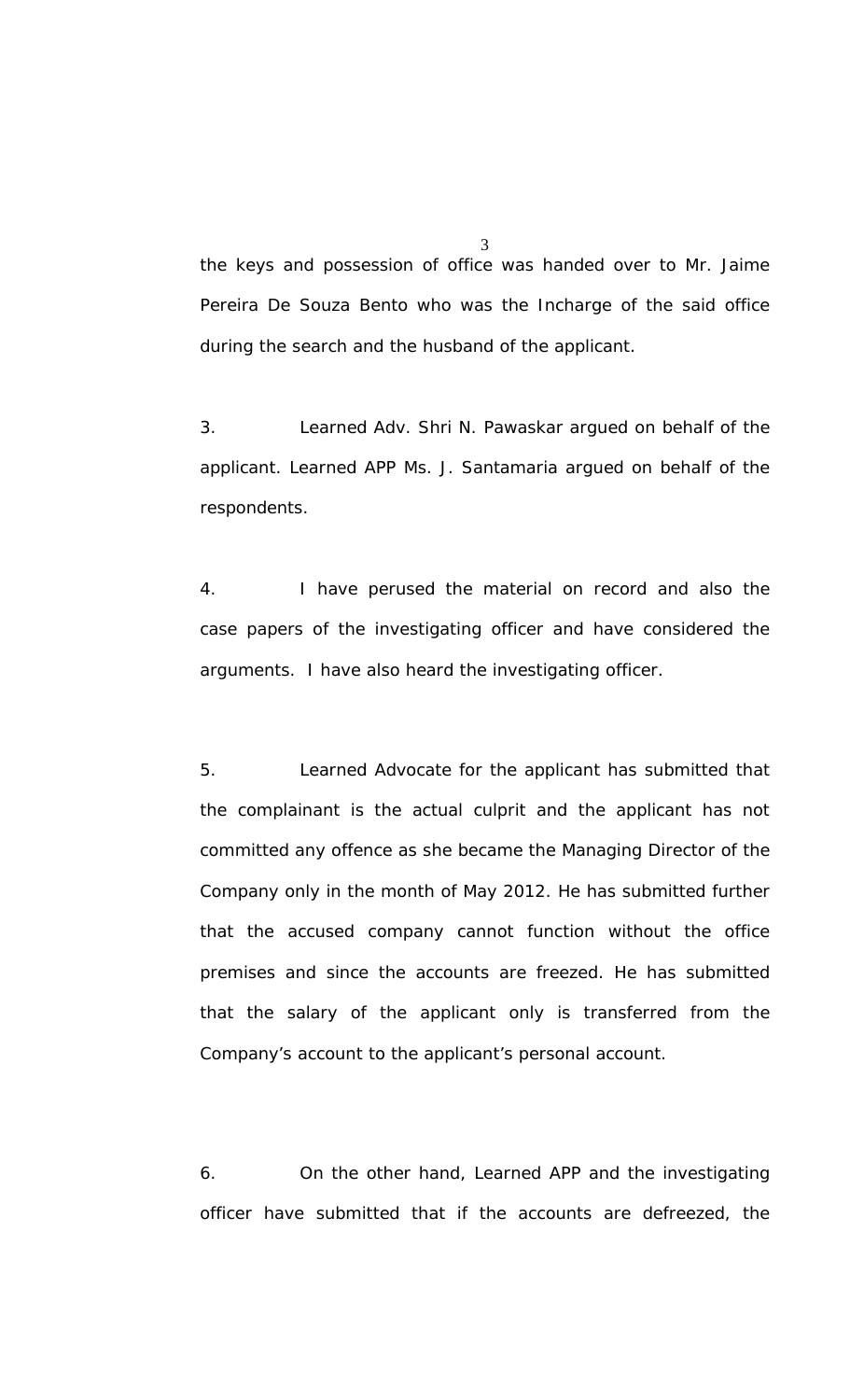applicant who is a foreign national might abscond and the money will not be available to settle the claims of the investors. As regards the office premises is concerned, the investigating officer has submitted that he has attached relevant documents and hard disks from the office and has taken the same in his custody and the other articles are kept in the office.

7. The investigating officer has expressed a reasonable apprehension that the applicant who is foreign national might not be available for investigation or trial if the accounts are defreezed. The possibility of the amount being not available for settlement of the claims of the innocent investors also cannot be ruled out. The offence is on economic offence involving a huge sum of money. Therefore, in my view, request for defreezing of the accounts cannot be granted at this stage.

8. As regards the attachment and release of the office premises of the applicant is concerned, the say of the investigating officer has revealed that the relevant articles such as books, files, documents and hard disks of the computer which are connected to the offence are attached by him and kept in his custody. Since the relevant articles are attached by the investigating officer, the office premises can be released from attachment on certain conditions.

 $\Delta$